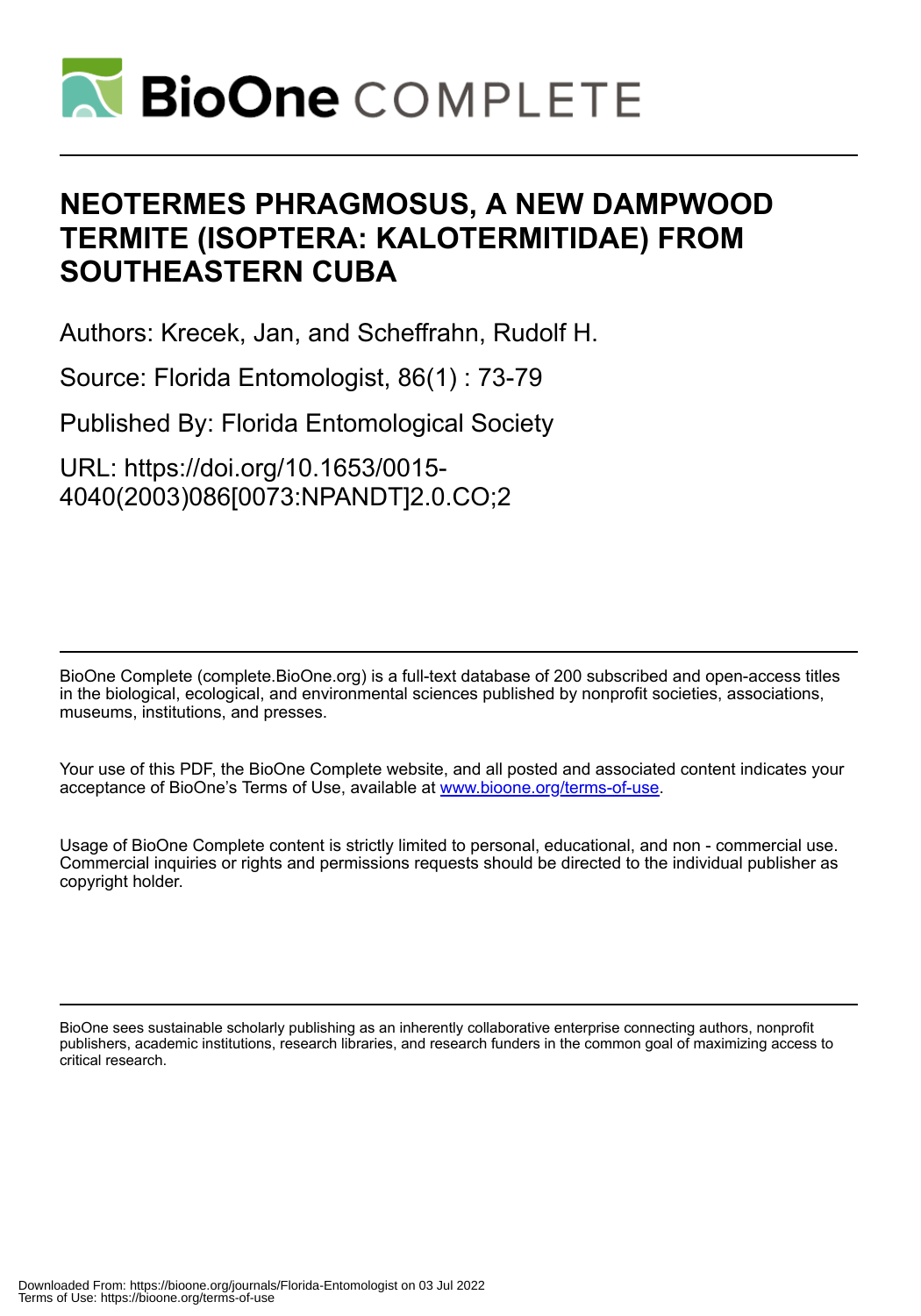# *NEOTERMES PHRAGMOSUS*, A NEW DAMPWOOD TERMITE (ISOPTERA: KALOTERMITIDAE) FROM SOUTHEASTERN CUBA

JAN KRECEK AND RUDOLF H. SCHEFFRAHN

Fort Lauderdale Research and Education Center, University of Florida Institute of Food and Agricultural Sciences, 3205 College Ave., Fort Lauderdale, FL 33314

#### ABSTRACT

*Neotermes phragmosus* n. sp. is described from the imago and soldier castes. The imago head capsule of *N. phragmosus* has a distinctly phragmotic and concave frons. Plesiomorphic characters of *N. phragmosus* unique among the Kalotermitidae include partial separation of the otherwise fused first and second marginal teeth of the left imago/worker mandible, long subcosta and radius, and increased number of antennal articles in both imagos and soldiers. This species is confined to the xeric coastal habitats of southeastern Cuba.

Key Words: new species, taxonomy, West Indies, Greater Antilles, Caribbean

#### **RESUMEN**

El *Neotermes phragmosus* n. sp. es descrito de la casta imago y la casta soldado. La cápsula de la cabeza del imago *N. phragmosus* tiene el frente distintivamente fragmotico y cóncavo. Las características plesiomorficas del *N. phragmosus* son únicas entre los Kalotermitidae incluyen la separación parcial de los primeros y segundos dientes marginales de la mandíbula izquierda del imago/trabajador, que en otros casos se encuentra fundidos; un subcosta y un radio largados; y un mayor número de artículos en las antenas en los imagos y los soldados. Esta especie está restríngida a la zona árida costera del sureste de Cuba.

A species of *Neotermes*, collected in extreme southeastern Cuba, was originally listed as *Neotermes* sp. nr. *mona* (Banks) (Scheffrahn et al. 1994). A subsequent redescription of *N. mona* (Krecek et al. 2000) revealed that the Cuban *Neotermes* was a new species that is described herein from the winged imago and small and large soldier castes. *Neotermes phragmosus* n. sp. is the fourth *Neotermes* species recorded from Cuba and the sixth from the Greater Antilles. *Neotermes phragmosus* and *N. cubanus* (Snyder) are endemic solely to Cuba (Snyder 1956, data herein). Of the two additional Cuban species, *N. castaneus* (Burmeister) is also recorded from the Bahamas, Cayman Islands, Florida, Hispaniola, Jamaica, and Turks and Caicos Islands (Scheffrahn et al. unpublished), while *N. jouteli* (Banks) ranges into the Bahamas, Cuba, Florida, and Mexico (Scheffrahn et al. 2000). The remaining Greater Antillean species include *N. platyfrons* Krecek and Scheffrahn (2001) from Hispaniola, and *N. mona* from the Bahamas, Hispaniola, Puerto Rico, Turks and Caicos, and Virgin Islands (Krecek et al. 2000).

#### MATERIALS AND METHODS

The description of *N. phragmosus* is based on 87 colony samples from the authors' collection taken from 23 localities in Guantánamo Province, Cuba, as part of a survey of termites of Cuba and the West Indies (Fig. 4). Collection localities were mapped using ArcView GIS version 3.0a software and relevant map data from Digital Map of the World version 1.0 (Environmental Systems Research Institute, Inc. Redlands, CA). Morphometric data from specimens preserved in 85% ethanol were obtained using a stereomicroscope fitted with an ocular micrometer. Scanning electron micrographs were scanned at 300 dpi, the specimen outline captured with photograph-enhancing software (Adobe Photoshop Elements, Adobe Systems Inc., San Jose, CA), the background converted to black, and the scale bar digitally redrawn. The imago head capsule photomicrograph was obtained using a digitized three-dimensional imaging system (Auto-Montage, Syncroscopy Inc. Frederick, MD) and further enhanced as mentioned above.

The holotype alate and paratype large and small soldier will be deposited at the American Museum of Natural History, New York. The additional alate and soldier paratypes will be submitted to the National Museum of Natural History (Smithsonian Institution), Washington, D.C., and to the Florida State Collection of Arthropods, Florida Department of Agriculture and Consumer Services, Division of Plant Industry, Gainesville, Florida. The remaining paratypes will be held in the authors' collection at the University of Florida Research and Education Center, Fort Lauderdale, Florida.

### *NEOTERMES PHRAGMOSUS,* **NEW SPECIES**

*Neotermes* sp. nr. *mona* (Banks); Scheffrahn et al. 1994: 217 (Cuba).

## Imago (Figs. 2 and 3, Table 1).

In dorsal view, head capsule ferruginous orange, except for slightly darker ferruginous ante-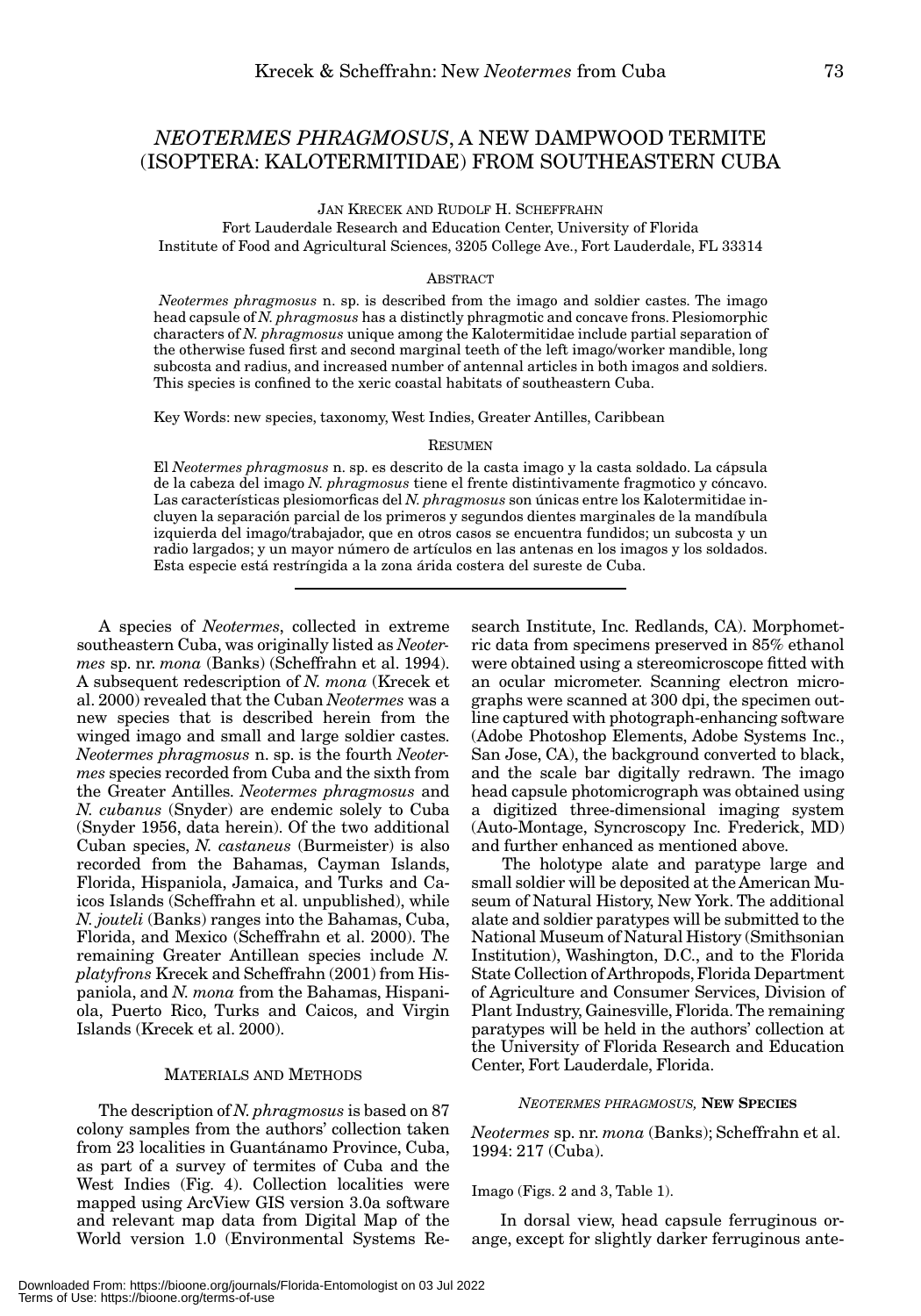

Fig. 1. Scanning electron micrograph of anterior of the large soldier head (dorsal view) of *Neotermes phragmosus* n. sp. from Tortuguilla, Guantánamo Province, Cuba. Scale bar equals 1 mm.

rior frons and postclypeus. Compound eyes almost black. Mandibles chestnut brown. Antennal articles 1-3 ferruginous; remaining articles ferruginous orange. Anteclypeus yellowish. Ferruginous orange chevron patterns formed by wing scales on pterothorax faint and wide; remaining dorsum of body pale orange-yellow. Sclerotized wing venation ferruginous orange, remainder of wings and abdominal sternites yellowish.

In dorsal view, head capsule suboval with sides along and anterior to eyes slightly concave; posterior of head capsule broadly rounded. Head converging to anterior in ventral aspect. In oblique view, frons phragmotic, broadly excavated; depression sharply delimited by moderately raised ridge; surface of frons covered by dense wrinkling of variable orientation (Fig. 2). A pair of tiny tubercles behind ocelli; lateral branches of epicranial suture near tubercles. In lateral view, plane of frons margin slopes weakly toward a slightly convex vertex. Compound eyes large and protruding, subcircular; eye margins narrowly subrectate along ocelli and along posteroventral area, and broadly subrectate or slightly concave along antennal sockets. Ocelli slightly protruding, large, elliptical; contacting or very narrowly separated from eyes; distinctly converging anteriorly. Mandibular bases and anterolateral corners of head capsule with distinct striations. Left mandible with slight hump at basal two-fifths; basal hump with several ~0.03 mm long setae; first and

second marginal teeth partially separated; each with separate pointed apex (Fig. 3); third marginal tooth with sinuous anterior and posterior margins. Right mandible with molar plate longer than posterior margin of second marginal tooth and composed of ca. 20 ridges (Fig. 3).

Several dozen setae of medium length (~0.05mm) dispersed on head, pronotum, wing scales, abdominal tergites, and sternites. Antennae with 18-24 articles,  $75\%$  (n = 64) with 22-24 articles, 10% with 24; relative length formula  $2 > 3 > 4 = 5$  or  $2 = 3 > 4 = 5$ . Pronotum robust, about twice as wide as its median length. Pronotum with anterior margin evenly concave, lateral margins faintly convex, posterolateral margins subtruncate or faintly concave, and posterior margin slightly concave medially; anterior and lateral margins with raised and rounded rim. Fore wing with very long subcosta and radius; subcosta terminating at costal margin usually beyond 1/2 of wing length from suture and near intersection of radius and costal margin at 2/3 of wing length. Radial sector with 4-6 branches that fork in apical third of wing just beyond intersection of radius into costal margin. Median vein sclerotized and with about four sclerotized and short posterior branches; branches dissolve gradually into membrane except for usually the two most distal branches, that terminate at wing margin. Wing membrane faintly and irregularly nodulate with some nodules fused. Arolia distinct.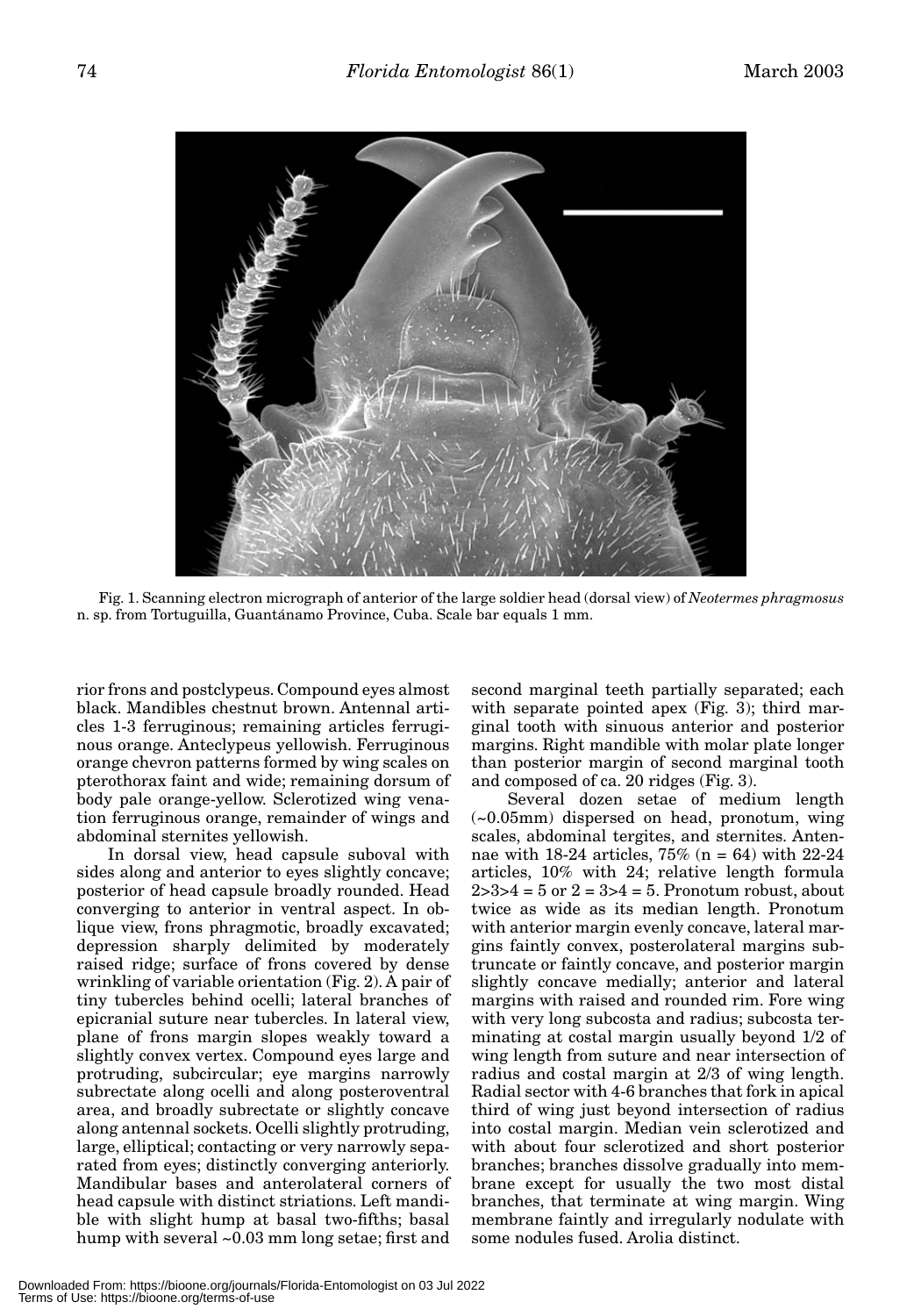

Fig. 2. Photomicrograph of the oblique view of imago head of *Neotermes phragmosus* n. sp. from the U.S. Naval Base, Guantánamo, Cuba, showing deeply excavated and phragmotic frons. Scale bar equals 1 mm.

Comparisons.

The *N. phragmosus* imago is unique among congeners in that its frons is characteristically truncated, depressed, encircled by a ridge, and rugose. Imagos of *N. phragmosus* and the allopatric *N. mona* are the largest among the West Indian Kalotermitidae. The *N. phragmosus* imago has less dense pilosity than *N. mona* on the head, pronotum, and wing scales. Few short setae on basal hump of mandibles present in *N. phragmosus* imago are absent both in *N. mona* and *N. jouteli*.

Compared to the sympatric *N. jouteli*, *N. phragmosus* alates differ primarily in size, the first species being distinctly smaller than the second one, usually without any overlapping. Those most distinctive characters are: 1.77-2.16 mm for head length with labrum of *N. jouteli*, versus 2.24- 2.74 mm for *N. phragmosus*; labrum width maximum 0.60-0.70 mm versus 0.74-0.83 mm; pronotum maximum length is 1.06-1.32 mm of *N. jouteli*, but 1.44-1.81 in *N. phragmosus*; and pronotum width with 1.75-2.05 mm, while 2.10- 2.59, respectively. Total body length is also useful; 13.92-16.05 mm in *N. jouteli*, versus 15.80-19.04 mm in *N. phragmosus*.

Soldier. (Fig. 1, Tables 2 and 3).

The soldier caste consists of two distinct morphs, large and small, both usually present in mature colonies. Other than size, there are few distinguishing characters that separate small and large soldiers of *N. phragmosus* compared with some congeners and species in several other kalotermitid genera.

Head capsule and labrum ferruginous orange in dorsal view. Antennae ferruginous orange; three proximal articles ferruginous. Anteclypeus pale yellowish. Mandibles glossy, almost black; basal areas dark chestnut. Epicranial sutures faint or absent. Eyes dark gray. Thorax, including femora and abdominal dorsum and sternum pale yellowish. Tibiae and genae pale orange-yellow. Postmentum pale ferruginous.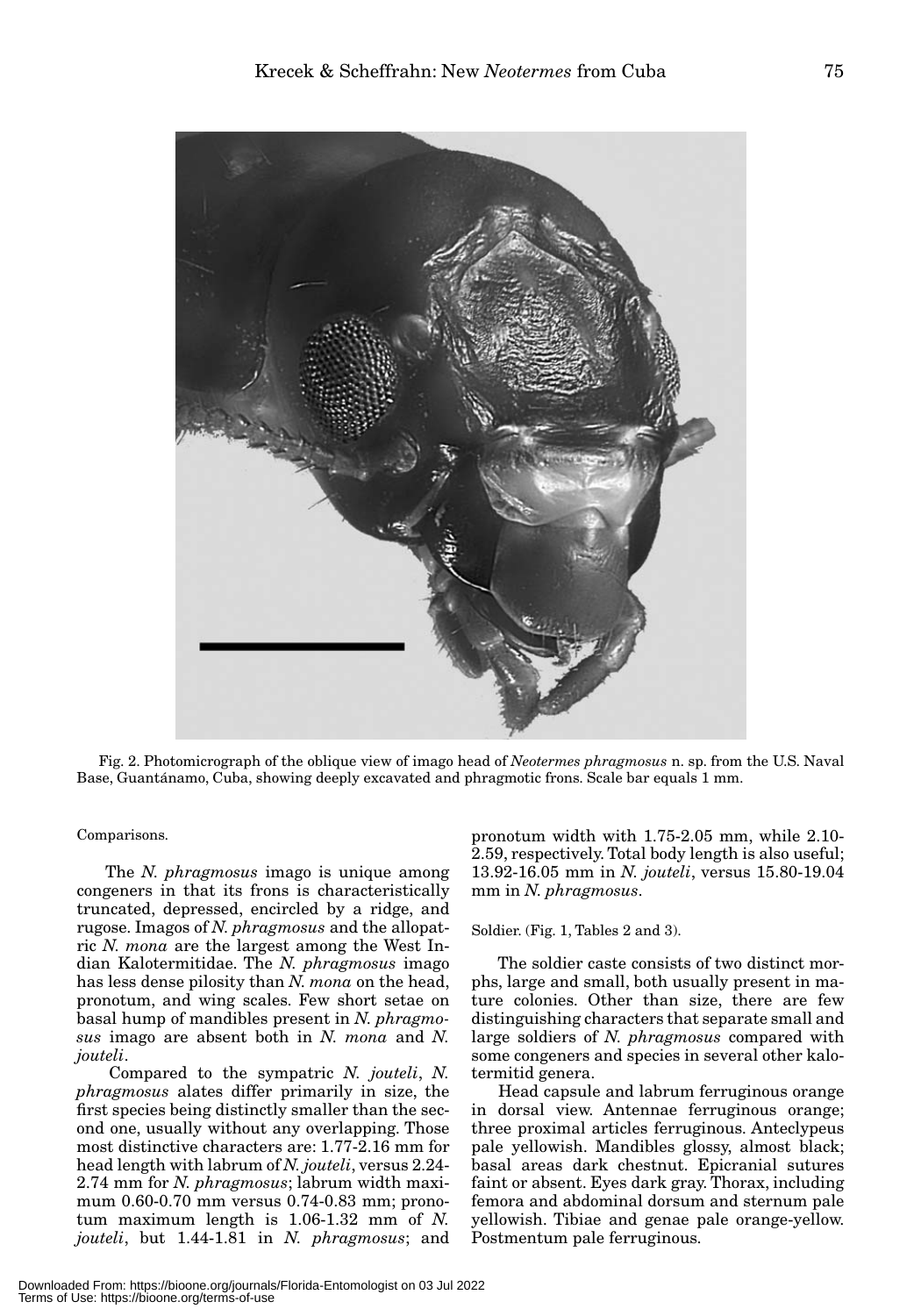

Fig. 3. Scanning electron micrograph of imago mandibles of *Neotermes phragmosus* n. sp., dorsal view, from Tortuguilla, Guantánamo Province, Cuba. Labels: first marginal tooth (A), second marginal tooth (B) of left mandible, and molar plate (C) of right mandible. Scale bar equals 0.5 mm. Labrum removed for clarity.

In dorsal view, head capsule subsquare, with sides subparallel, faintly convex in large soldiers, slightly convex in small morph; posterior corners rounded and posterior margin widely rectate in both morphs. Head capsule, thorax, and abdomen covered with dense mat of long setae  $(-0.1 \text{ mm})$ ; occiput glabrous. Frons depressed, faintly submerged, and broadly continuous with postclypeus; depressed area faintly striate. Frontal carinae tapered into distinctly protruding tubercle near antennal carinae. Labrum broadly linguiform; apex slightly convex. Mandibles elongate and relatively robust, with remarkably pilose basal humps; dentition distinct. Small soldier antennae with 17-21 articles, usually 18; large morph with 16-20 articles, usually 18 or 20; third antennal article subclavate, terminal articles usually slightly elongate; antennal formula 2<3>4 = 5. Antennal carinae protruding and faintly rugose. Pronotum papilionaceous, noticeably wider than head, and more than twice as wide as long in middle. Anterior margin of pronotum deeply and evenly concave; anterolateral corners abruptly rounded, sides of pronotum subparallel, faintly convex; posterior margin weakly emarginate. Pterothorax with posterolateral sides subtruncate, more so in small soldiers than in large soldiers. All soldiers with short wing buds.

In lateral view, head capsule dorsoventrally flattened; principal plane of frons occupying about half of head capsule length in small soldiers; about one third in large morph. Frons slopes  $\approx 15^{\circ}$  from plane of vertex; mandibles noticeably curved upward; eyes large and vertically oriented; without peripheral satellite facets. Pilosity of frons and anterior vertex dense. Hind femora moderately broadened in small soldiers and noticeably inflated in large morphs.

#### Comparisons**.**

No single measurement in either soldier morph is diagnostic for separating *N. phragmosus* from its nearest congener, *N. mona*. Nevertheless, the small morph of *N. phragmosus* is larger in the majority of measurements than that of *N. mona*. The mandibular hump pilosity of *N. phragmosus* is considerably more conspicuous than that of both *N. mona* and *N. jouteli*. The *N. phragmosus* soldiers possess a distinctly protruding tubercle on each frontal carina, which, both in *N. mona* and *N. jouteli*, are rudimentary*.* Striations of frons in *N. phragmosus* are considerable, while absent or very faint in *N. mona*. The rugosity of antennal carinae is faint in *N. phragmosus*, while being well developed in *N. mona.* The eyes of *N.*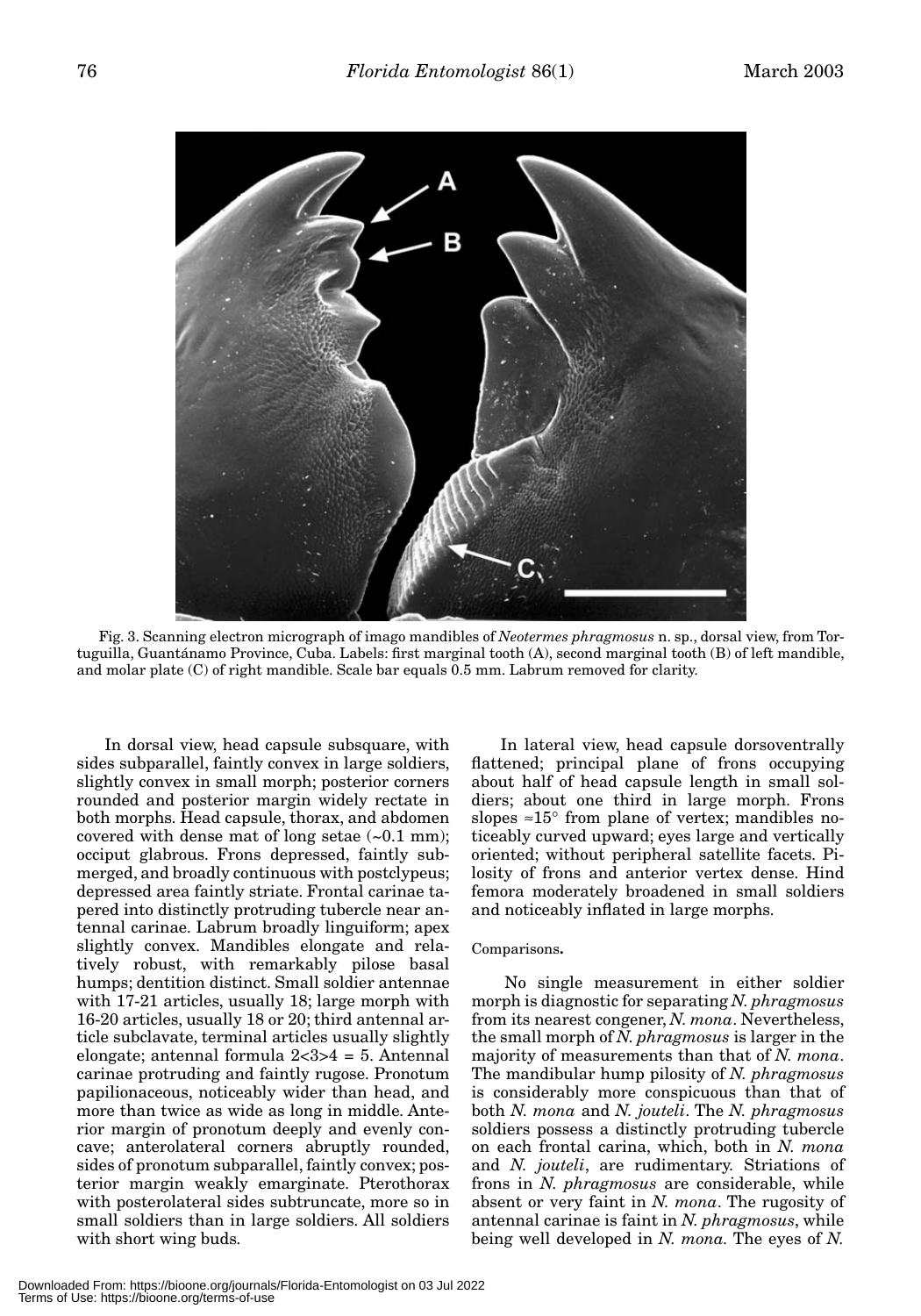| TABLE 1. MEASUREMENTS OF NEOTERMES PHRAGMOSUS IMAGO. |  |
|------------------------------------------------------|--|
|------------------------------------------------------|--|

| Measurement in mm $(n = 9$ males, 10 females from 6 colonies) | Range         | $Mean \pm S.D.$     | Holotype |
|---------------------------------------------------------------|---------------|---------------------|----------|
| Head length with labrum                                       | 2.24-2.74     | $2.58 \pm 0.12$     | 2.64     |
| Head length to postclypeus                                    | 1.56-2.00     | $1.86 \pm 0.12$     | 1.93     |
| Head width, maximum at eyes                                   | 1.83-2.27     | $2.11 \pm 0.093$    | 2.12     |
| Head height without postmentum                                | 1.00-1.19     | $1.14 \pm 0.050$    | 1.18     |
| Labrum width, maximum                                         | $0.74 - 0.83$ | $0.80 \pm 0.026$    | 0.80     |
| Eye diameter with sclerite, maximum                           | $0.56 - 0.68$ | $0.64 \pm 0.034$    | 0.67     |
| Eye to head base, minimum from sclerite                       | $0.27 - 0.38$ | $0.33 \pm 0.029$    | 0.34     |
| Ocellus diameter, maximum                                     | $0.18 - 0.26$ | $0.23 \pm 0.020$    | 0.22     |
| Ocellus diameter, minimum                                     | $0.16 - 0.20$ | $0.19 \pm 0.0098$   | 0.19     |
| Eye sclerite to ocellus, minimum                              | $0 - 0.016$   | $0.0090 \pm 0.0066$ | 0.0082   |
| Pronotum, maximum length                                      | 1.44-1.81     | $1.67 \pm 0.10$     | 1.77     |
| Pronotum, maximum width                                       | 2.10-2.59     | $2.44 \pm 0.13$     | 2.59     |
| Total length with wings                                       | 15.80-19.04   | $17.88 \pm 0.75$    | 17.69    |
| Total length without wings                                    | 8.91-13.10    | $11.35 \pm 1.09$    | 12.29    |
| Fore wing length from suture                                  | 11.07-13.77   | $12.93 \pm 0.61$    | 13.23    |
| Fore wing, maximum width                                      | 3.08-4.07     | $3.79 \pm 0.28$     | 4.07     |
| Hind tibia length                                             | $1.60 - 1.90$ | $1.78 \pm 0.089$    | 1.83     |

*phragmosus* do not display peripheral facets, which are typical of *N. mona*. Finally, the antennae of *N. phragmosus* soldiers have more articles compared to those of *N. mona*, in which the range is 13-19, 12-18 in *N. jouteli*, while in *N. phragmosus* it is 16-21.

Compared with the sympatric *N. jouteli*, *N. phragmosus* soldiers of both forms differ in having a much wider and much more deeply concave anterior margin of the pronotum. The character is particularly distinctive in large soldiers (pronotum width in *N. jouteli* ranges between 2.61-3.03 mm, while the same measurement in *N. phragmosus* is 3.32-3.96 mm). Pronotal length of *N. phragmosus* large soldiers ranges between 2.15-2.52 mm while in *N. jouteli* the length is 1.71-1.85 mm. Both soldier morphs of *N. phragmosus* are more pilose than *N. jouteli* around the anterior portion of the head including mandible bases. The maximum head width (2.93-3.46 mm) and left mandible length (2.64-2.90 mm) of *N. phragmosus* large soldiers do not overlap with those respective measurements (2.34-2.70 and 2.17-2.42 mm) in *N. jouteli*. Although some small soldier measurements overlap for both species, the *N. phragmosus* small soldier is larger overall than that of *N. jouteli*.



Fig. 4. *Neotermes phragmosus* n. sp. localities and termite collection sites on Cuba and neighboring islands.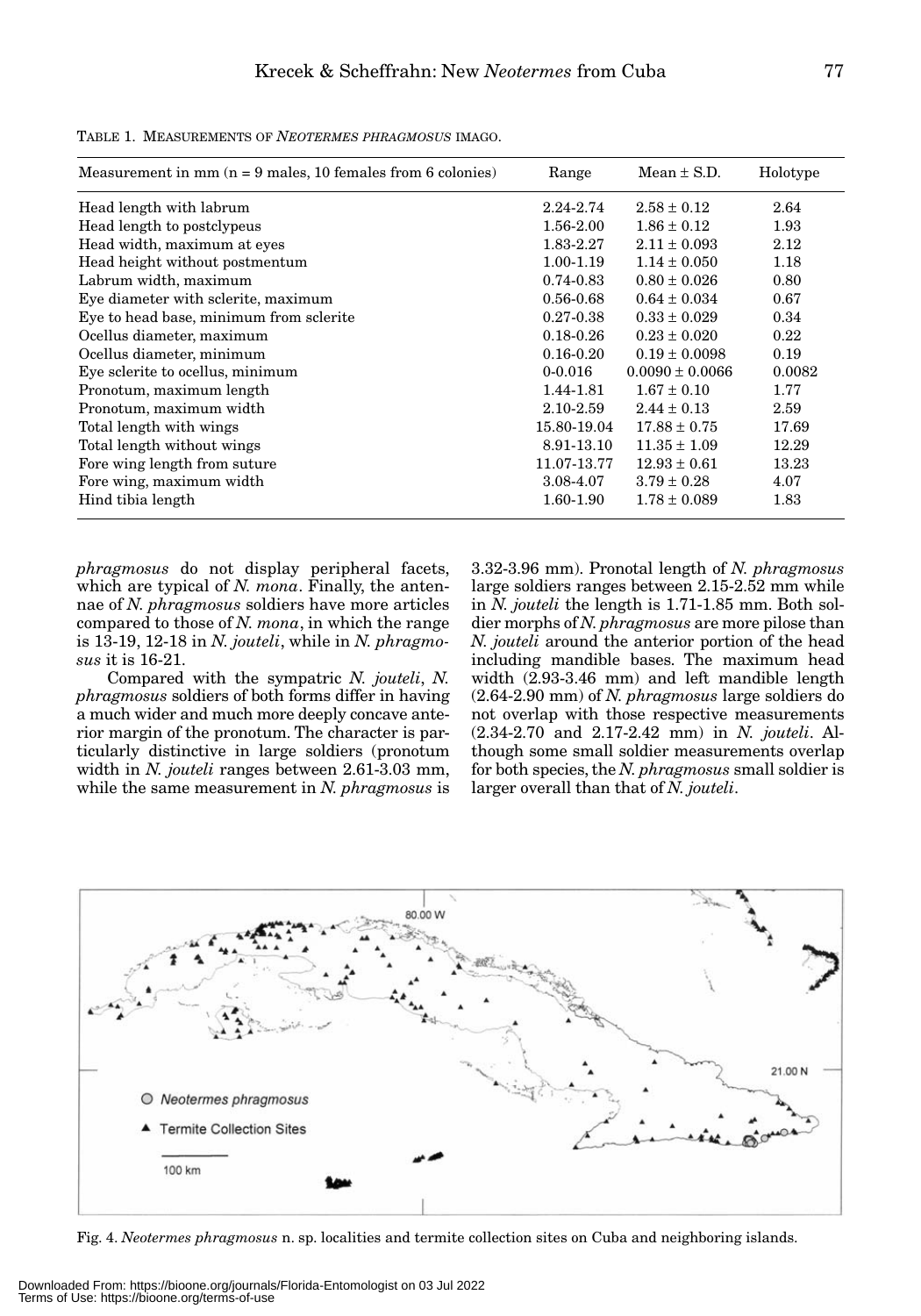TABLE 2. MEASUREMENTS OF *NEOTERMES PHRAGMOSUS* SMALL SOLDIER.

| Measurement in mm $(n = 12$ from 7 colonies)                               | Range         | Mean $\pm$ S.D.  |
|----------------------------------------------------------------------------|---------------|------------------|
| Head length to tip of mandibles                                            | 3.91-5.30     | $4.69 \pm 0.40$  |
| Head length to postclypeus                                                 | 2.43-3.47     | $3.04 \pm 0.32$  |
| Head width, maximum                                                        | 2.28-3.10     | $2.77 \pm 0.24$  |
| Antennal carinae, outside span                                             | 2.04-2.60     | $2.35 \pm 0.16$  |
| Head height, excluding postmentum                                          | 1.34-1.83     | $1.53 \pm 0.15$  |
| Labrum, maximum width                                                      | $0.64 - 0.82$ | $0.73 \pm 0.053$ |
| Postclypeus width, maximum                                                 | $0.87 - 1.10$ | $0.98 \pm 0.066$ |
| Left mandible length, tip to most distant visible point of ventral condyle | 2.17-2.69     | $2.42 \pm 0.15$  |
| Postmentum, length in middle                                               | 1.88-2.47     | $2.17 \pm 0.20$  |
| Postmentum, maximum width                                                  | $0.80 - 1.11$ | $0.93 \pm 0.087$ |
| Postmentum, minimum width                                                  | $0.49 - 0.60$ | $0.54 \pm 0.045$ |
| Pronotum, maximum width                                                    | 2.69-3.36     | $3.07 \pm 0.19$  |
| Pronotum, maximum length                                                   | 1.63-2.20     | $1.93 \pm 0.16$  |
| Hind tibia length                                                          | 1.38-1.95     | $1.71 \pm 0.15$  |
| Total length                                                               | 9.72-14.85    | $12.48 \pm 1.67$ |

# Etymology**.**

The species name reflects the unique and striking phragmosis of the imago frons; possibly the most developed for this character among the Isoptera.

# Remarks.

The holotype colony was collected in a very xeric coastal habitat from the dead wood of living *Calotropis procera* Aiton (Asclepiadaceae), an exotic shrub. The colony penetrated into xylem elements within the living cambium. Other colonies were collected from dead branches and trunks of mangroves, buttonwood, and other littoral woods. The dispersal flight season of *N. phragmosus* is unknown, but we suspect nocturnal autumn flights similar to those of others congeners as

alates were collected in late August and early November.

# Type material.

Holotype colony series. **Cuba.** Guantánamo Province; Tortuguilla; 19.98°N, 74.93°W; 20-VIII-1974; coll. J. Krecek; 1 female alate holotype, 13 alate paratypes, 6 paratype small soldiers and 6 paratype large soldiers (CU-968).

Paratype colonies series. All material originates from Guantánamo Prov.: Imias; 20.07°N, 74.64°W; VIII-1975; coll. L. de Armas; 1 paratype small and large soldier (CU-1038). The following samples were collected at the U.S. Naval Base Guantánamo Bay by J. Chase, J. Mangold, and R.H. Scheffrahn 2-XI-2001 to 6-XI-2001: Kittery Beach; 19.906°N, 75.089°W; 1 paratype imago (CU-1076); N. Kittery Beach; 19.905°N, 75.088°W;

Table 3. Measurements of *Neotermes phragmosus* large soldier.

| Measurement in mm $(n = 11$ from 6 colonies)                               | Range         | $Mean \pm S.D.$  |
|----------------------------------------------------------------------------|---------------|------------------|
| Head length to tip of mandibles                                            | 5.30-6.09     | $5.69 \pm 0.22$  |
| Head length to postcive us                                                 | 3.61-4.16     | $3.87 \pm 0.17$  |
| Head width, maximum                                                        | 2.93-3.46     | $3.25 \pm 0.17$  |
| Antennal carinae, outside span                                             | 2.54-2.97     | $2.78 \pm 0.13$  |
| Head height, excluding postmentum                                          | 1.83-2.30     | $2.15 \pm 0.14$  |
| Labrum, maximum width                                                      | $0.70 - 0.83$ | $0.78 \pm 0.049$ |
| Postclypeus width, maximum                                                 | 1.06-1.21     | $1.13 \pm 0.046$ |
| Left mandible length, tip to most distant visible point of ventral condyle | 2.64-2.90     | $2.77 \pm 0.080$ |
| Postmentum, length in middle                                               | 2.57-3.03     | $2.79 \pm 0.14$  |
| Postmentum, maximum width                                                  | 0.93-1.14     | $1.06 \pm 0.078$ |
| Postmentum, minimum width                                                  | $0.47 - 0.65$ | $0.58 \pm 0.063$ |
| Pronotum, maximum width                                                    | 3.32-3.96     | $3.66 \pm 0.16$  |
| Pronotum, maximum length                                                   | 2.15-2.52     | $2.33 \pm 0.11$  |
| Hind tibia length                                                          | 1.75-2.10     | $2.01 \pm 0.10$  |
| Total length                                                               | 12.83-16.07   | $13.96 \pm 1.13$ |